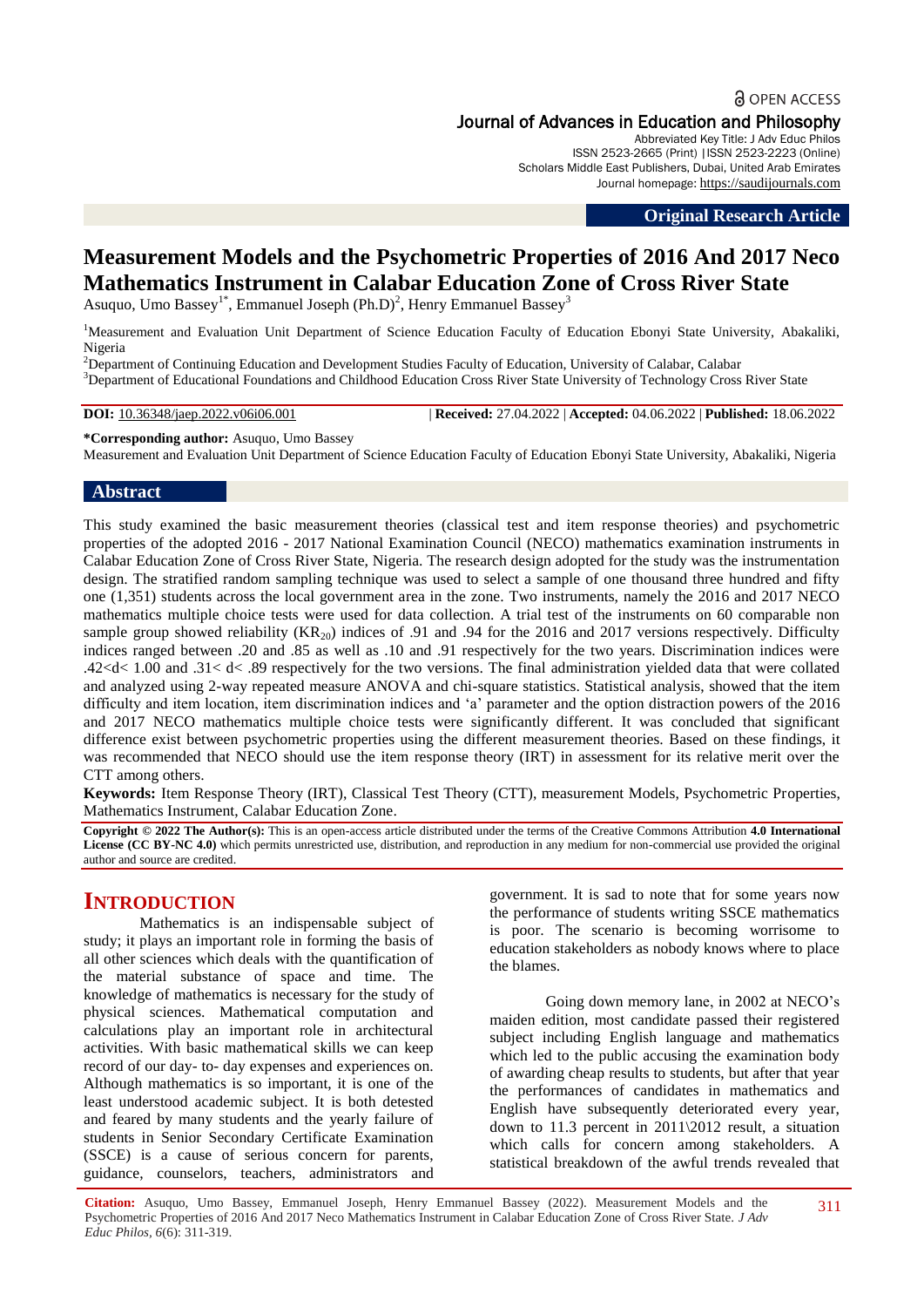in the 2009 May/June NECO senior secondary school certificate examinations, only 12% candidates recorded the mandatory five credits including English and mathematics. Details of the result further showed that only 4,223 candidates out of the 234,683 candidates had five credits that included mathematics and English language representing 1.8%. In the June/July 2010 secondary school certificate examination conducted by NECO, 79% failed to get credit pass in Mathematics. During NECO June/July 2011 SSCE school based examination, less than 25% of the 1,160,561 candidates had passed at credit level including the two core subject of Mathematics and English language across the country. This is quite unacceptable. The government of Cross River State increased budgetary allocation from N16.5m to N60.0m in 2007 as a mark of concern for education coupled with incentives accruable to science teachers. Apart from N40 million spent by government for payment of WEAC examination fees of all students of Cross River State origin, N80 million was also spent for supply of science and technical equipment to secondary schools in the state.

Some people attribute student's low performance in Mathematics to low accountability, poor parental monitoring, low reading skills, poor learners attitude towards Mathematics teachers attitude and instructional method what of the assessment instruments used? Does it fit any measurement model? There is also lack of confidence in public examinations because of continuous failure. Where lies the problem of poor Mathematics achievement? To what extent does the Mathematics multiple choice test items constructed by NECO satisfy the criterion of quality as epitomized by the psychometric properties of test instrument, using CTT and IRT models. This study therefore tries to find out the psychometric properties of the 2016 and 2017 NECO Mathematics examination items/tests in Calabar Education Zone of Cross River State using measurement theories.

#### **Purpose of the study**

The purpose of the study was to find the psychometric properties of the 2016 - 2017 NECO Mathematics tests using the measurement theories. The study:

- i. Compared the item difficulty in the measurement theories for the 2016 and 2017 NECO Mathematics multiple-choice test.
- ii. Compared the measurement theories and year of examination on item discrimination indices of 2016 and 2017 NECO Mathematics multiple-choice test items.
- iii. Determined the association between the option distraction power of the 2016 and 2017 NECO Mathematics multiple-choice test items across content areas.

#### **Research questions**

For the study to have a focus, the following research questions were formed.

- i. How do measurement theories and year of test influence item difficulty of 2016 and 2017 NECO Mathematics tests differ?
- ii. How do measurement theories and year of test influence item discrimination of 2016 and 2017 NECO Mathematics tests differ?
- iii. How do the option distraction powers of the 2016 and 2017 NECO Mathematics multiplechoice test items across content areas relate?

### **Statement of hypotheses**

The following null hypotheses were formulated to guide the study:

- i. There is no significant influence of measurement theories and year of tests on item difficulty of 2016 and 2017 NECO Mathematics tests.
- ii. There is no significant influence of measurement theories and year of tests on item discrimination of 2016 and 2017 NECO Mathematics tests.
- iii. There is no significant association between the option distraction powers of 2016 and 2017 NECO Mathematics multiple choice test items across content areas.

# **METHODOLOGY**

Research design: The researcher adopted the instrumentation design for the study. This is because the research seeks to investigate measuring instruments to ascertain some level of certainty concerning their properties. Instrumentation design according to Mehrens and Lehman (1996) in Okeme (2009) is a type of design which aims at developing and certifying the efficacy of an instrument for the measurement of a given behavior or construct.

Area of the study: The research area for this study was Calabar Education Zone of Cross River State, Nigeria. The Calabar Education Zone is located in the Southern part of Cross River State, Nigeria and lies between latitude  $4^{0}28'$  and  $6^{0}35'$  North of the equator and longitude  $7^0$ 50' and  $9^0$ 28' East of the Greenwich meridian, with an area of 20,156km<sup>2</sup> (National Board of Technical Education, 2010). Calabar Education Zone is politically known as Southern Senatorial district. The zone is bounded in the North by Yakurr and Abi Local Government Areas, in the South by the Bonny and Atlantic Ocean, in the East by the republic of Cameroon and in the west by Ebonyi, Abia and Akwa Ibom States respectively. The Zone is made up of seven (7) local government areas namely; Akamkpa, Akapbuyo, Bakassi, Biase, Calabar Municipality, Calabar South and Odukpani. The inhabitants of this study area especially those in the rural areas like Akamkpa, Akpabuyo, Bakassi, Biase and Odukpani are predominantly farmers, fishermen and traders. Those in the urban areas are mostly civil and public servants with few in private outfits.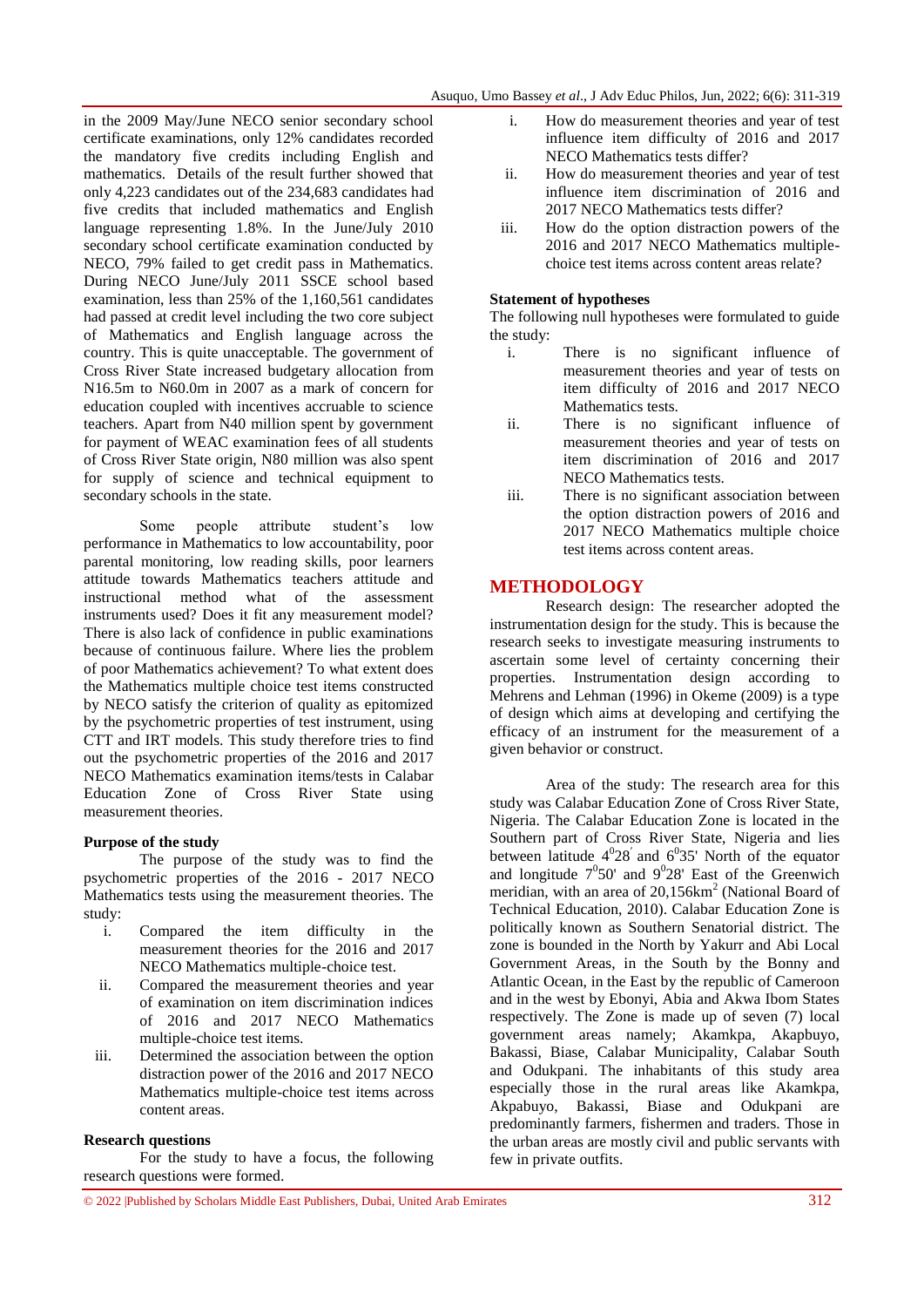The education zone has educational institutions like the University of Calabar, Cross River University of Technology, Calabar (with 3 campuses outside the zone), Cross River State College of Education, Akamkpa, State College of Health Technology, Calabar and the study center of National Open University of Nigeria in Calabar. Secondary schools of note include Hope Waddle Training Institute, Calabar, Government Secondary Schools at Akamkpa and Greek Town and St. Patrick"s College Ikot Ansa, Calabar.

Population of the study: The population of the study consisted of 7,591 senior secondary three (SSIII) students in Calabar Education Zone of Cross River State Nigeria in the 2018/2019 academic year (Department of Planning, Research and Statistics, Secondary Education Board Calabar, 2018). This population spread across eighty-nine (89) public secondary schools. This population comprises of both male and female students. The population distribution of subjects is as shown in Table 1.

Sample and sampling procedure: The sample comprised 1,351 senior secondary three (SSIII) students drawn by stratified random sampling technique from 20 out of the 89 secondary schools in the education zone. The student sample size was 17.78% of the total population 7,591. According to Sandelowski (1995) a good maximum sample size is usually around 10% of the population. This is as shown in population and sample distribution of student subjects in Table 1.

The sampling technique adopted in selecting the sample for this study was stratified random sampling technique. The stratification was done base on local government areas, within the zone. Next, the number of schools was selected in proportion to population of schools and of students. Then simple random sampling technique was used to select the student in each local government area. To do this, the register of students in each of the sampled schools was used and all the student in the class register form the sample of the study. This was done in each of the sampled schools.

| L.G.A                | No. of  | No. of              | <b>Population</b> | No. of students sampled |               | <b>Total No. of</b> |
|----------------------|---------|---------------------|-------------------|-------------------------|---------------|---------------------|
|                      | schools | schools<br>selected | of students       | <b>Male</b>             | <b>Female</b> | students sampled    |
| Akamkpa              | 20      |                     | 634               | 53                      | 60            | 113                 |
| Akpabuyo             |         | 4                   | 364               | 25                      | 39            | 64                  |
| <b>Bakassi</b>       |         |                     | 81                | 5                       | 9             | 14                  |
| <b>Biase</b>         | 17      |                     | 512               | 41                      | 51            | 92                  |
| Calabar Municipality | 17      |                     | 3.284             | 235                     | 350           | 585                 |
| Calabar South        | 8       | 4                   | 2,095             | 180                     | 193           | 373                 |
| Odukpani             | 17      |                     | 621               | 40                      | 70            | 110                 |
| Total                | 89      | 20                  | 7,591             | 579                     | 772           | 1,351               |

**Table-1: Population and sample distribution of student (subjects)**

#### **Instrumentation**

The instruments for this study was Mathematics multiple-choice test items of both 2016 and 2017NECO Examinations. The instruments were fully adopted for the study by the researcher. The instrument was constructed by the examination body NECO (National Examination Council). There were sixty items each of the 2016 and 2017 NECO examination being multiple choice items of five point response options. Candidates were required to encircle the letter bearing the answer in each item.

#### **Validity and reliability of the instrument**

The instrument is a standardized test, thus its validity was assumed. However, face validity was further explored by giving the instrument with the title, purpose and research questions to two independent experts in Cross River University of Technology, Calabar for vetting. One of the experts was a senior lecturer in mathematics education and the other, a professor of educational measurement and evaluation. Their independent comments were used to correct typographical and other errors to ensure test quality.

Since the instrument is a standardized test, the reliability was already established by the examination board. However, the researcher carried out a confirmatory reliability test using Kuder Richardson 20  $(KR_{20})$  reliability method to determine the reliability of both instruments. This was done by administering both instruments to sixty (60) SSIII students selected from another education zone. The Students were given the NECO 2016 and 2017 multiple choice test items simultaneously. The reliability coefficients for both instruments were computed to be .91 and .94 respectively. The difficulty indices range from 0.20 to 0.85 and 0.00 to 0.91 respectively for 2016 and 2017. The discrimination indices range from 0.42 to 1.00 and 0.31 to 0.89 for 2016 and 2017 instruments respectively.

#### **Procedure for data collection**

The researcher visited each of the selected schools for self and mission introduction and requested for permission to administer the instruments. In each school, the researcher first reported to the principal,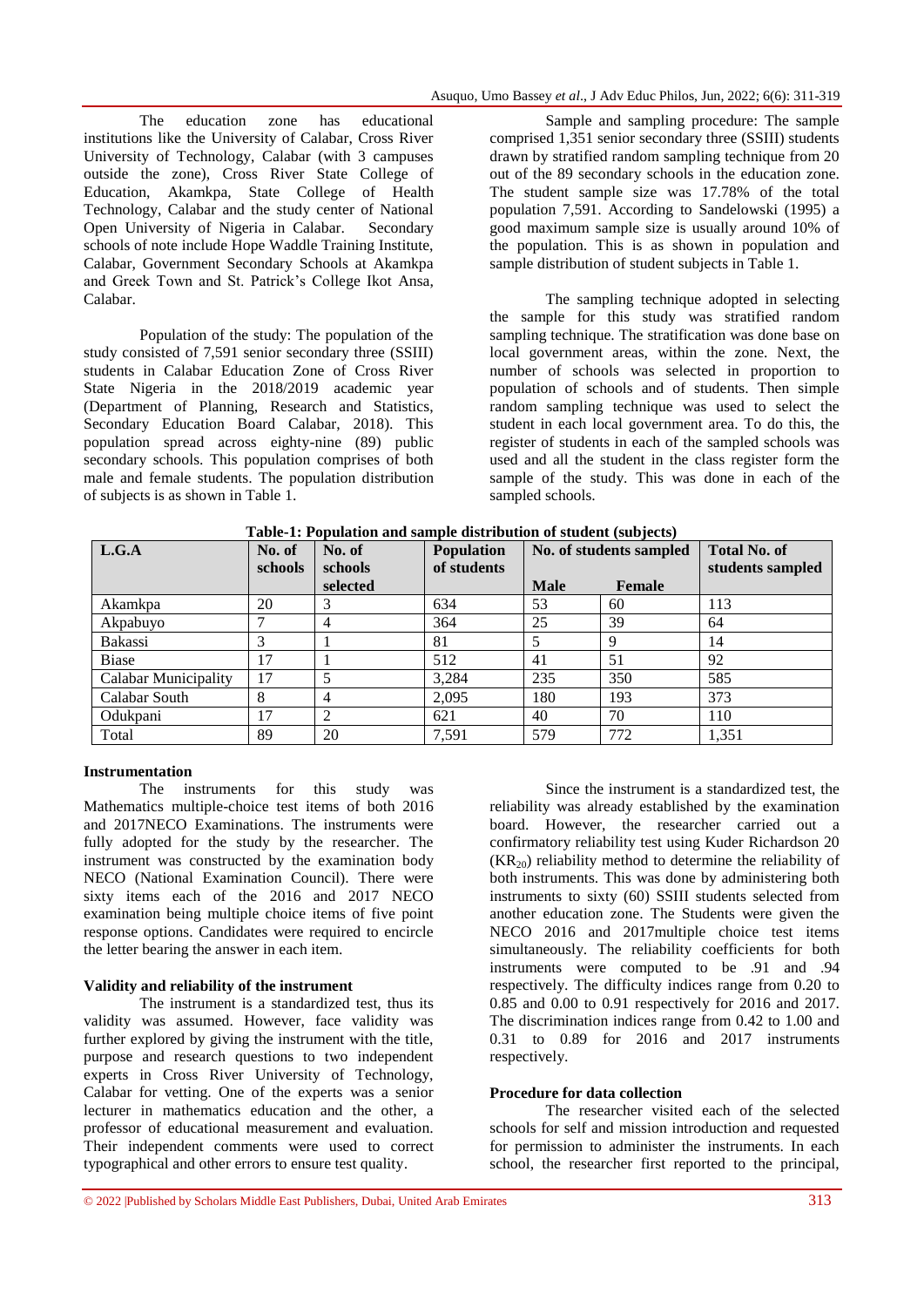introducing herself with student identity card as evidence. The purpose of the visitation was also made known, with a verbal appeal for assistance. Where the principal was not available, any of the vice principals was consulted for this purpose. In each school visited, the principal or vice showed readiness to help. Assisted by the vice principal and in some cases the subject teacher, the researcher administered the instruments to the students of each sampled school in their respective classrooms. The instruments were administered in one piece. The assistant in each class addressed the students and asked them to co-operate by completing the instrument diligently as it will help them to improve their capacity in mathematics and also help the school to be listed as a cooperating institution. The subjects were advised to start with instrument one (2016 NECO Mathematics multiple choice test) to be completed in one hour, before proceeding to instrument two (2017 NECO Mathematics multiple choice test) also scheduled to take one hour.

#### **Procedure for data analysis**

The data was keyed into the winsteps software (version 4.0.0), and the SPSS software (version 22.0). These software were used to analyze the data. Specifically, ANOVA was used to analyze hypotheses one and two, while chi-square was used to analyze hypotheses three.

#### **RESULT AND DISCUSSION**

This section shows hypothesis-by-hypothesis presentation of the results of data analysis. Each of the hypotheses were restated and the results presented and interpreted. All hypotheses were tested at .05 level of significance with applicable degrees of freedom.

#### **Hypothesis one**

There is no significant influence of measurement theory and year of test on the item difficulty in the NECO mathematics test.

The independent variables in this hypothesis are the measurement theory which is categorical (CTT and IRT) and year of test which is categorical (2016 and 2017) while the dependent variable is difficulty index which is continuous. To test the significant influence of measurement theory and year of test on item difficulty for the NECO mathematics test, 2-way repeated measure ANOVA was applied with results as shown in Table 2.

**Table-2: 2-way repeated measure ANOVA of significant influence of measurement theory and year of test on item difficulty in NECO mathematics test.**

| <b>Source factor</b> |                    | $\cdots$ $\cdots$<br><b>SS</b> | df     | <b>MS</b> | $\mathbf{F}$ | Prob. |
|----------------------|--------------------|--------------------------------|--------|-----------|--------------|-------|
| Year                 | Sphericity assumed | 2.299                          |        | 2.299     | 17.792       | .000  |
|                      | Greenhouse-Geisser | 2.299                          | 1.000  | 2.299     | 17.792       | .000  |
|                      | Huynn feldt        | 2.299                          | 1.000  | 2.299     | 17.792       | .000  |
|                      | Lower bound        | 2.299                          | 1.000  | 2.299     | 17.792       | .000  |
| Error (year)         | Sphericity assumed | 7.624                          | 59     | .129      |              |       |
|                      | Greenhouse-Geisser | 7.624                          | 59.000 | .129      |              |       |
|                      | Huynn feldt        | 7.624                          | 59.000 | .129      |              |       |
|                      | Lower bound        | 7.624                          | 59.000 | .129      |              |       |
| Model theory         | Sphericity assumed | .010                           |        | 0.10      | .080         | .048  |
|                      | Greenhouse-Geisser | .010                           | 1.000  | 0.10      | .080         | .048  |
|                      | Huynn feldt        | .010                           | 1.000  | 0.10      | .080         | .048  |
|                      | Lower bound        | .010                           | 1.000  | 0.10      | .080         | .048  |
| Error (theory)       | Sphericity assumed | 7.531                          | 59     | 1.28      |              |       |
|                      | Greenhouse-Geisser | 7.531                          | 59.000 | 1.28      |              |       |
|                      | Huynn feldt        | 7.531                          | 59.000 | 1.28      |              |       |
|                      | Lower bound        | 7.531                          | 59.000 | 1.28      |              |       |
| Year *Model          | Sphericity assumed | .037                           |        | .037      | .318         | .035  |
| theory               | Greenhouse-Geisser | .037                           | 1.000  | .037      | .318         | .035  |
|                      | Huynn feldt        | .037                           | 1.000  | .037      | .318         | .035  |
|                      | Lower bound        | .037                           | 1.000  | .037      | .318         | .035  |
| Error (year          | Sphericity assumed | 6.903                          | 59     | .117      |              |       |
| *model theory)       | Greenhouse-Geisser | 6.903                          | 59.000 | .117      |              |       |
|                      | Huynn feldt        | 6.903                          | 59.000 | .117      |              |       |
|                      | Lower bound        | 6.903                          | 59.000 | .117      |              |       |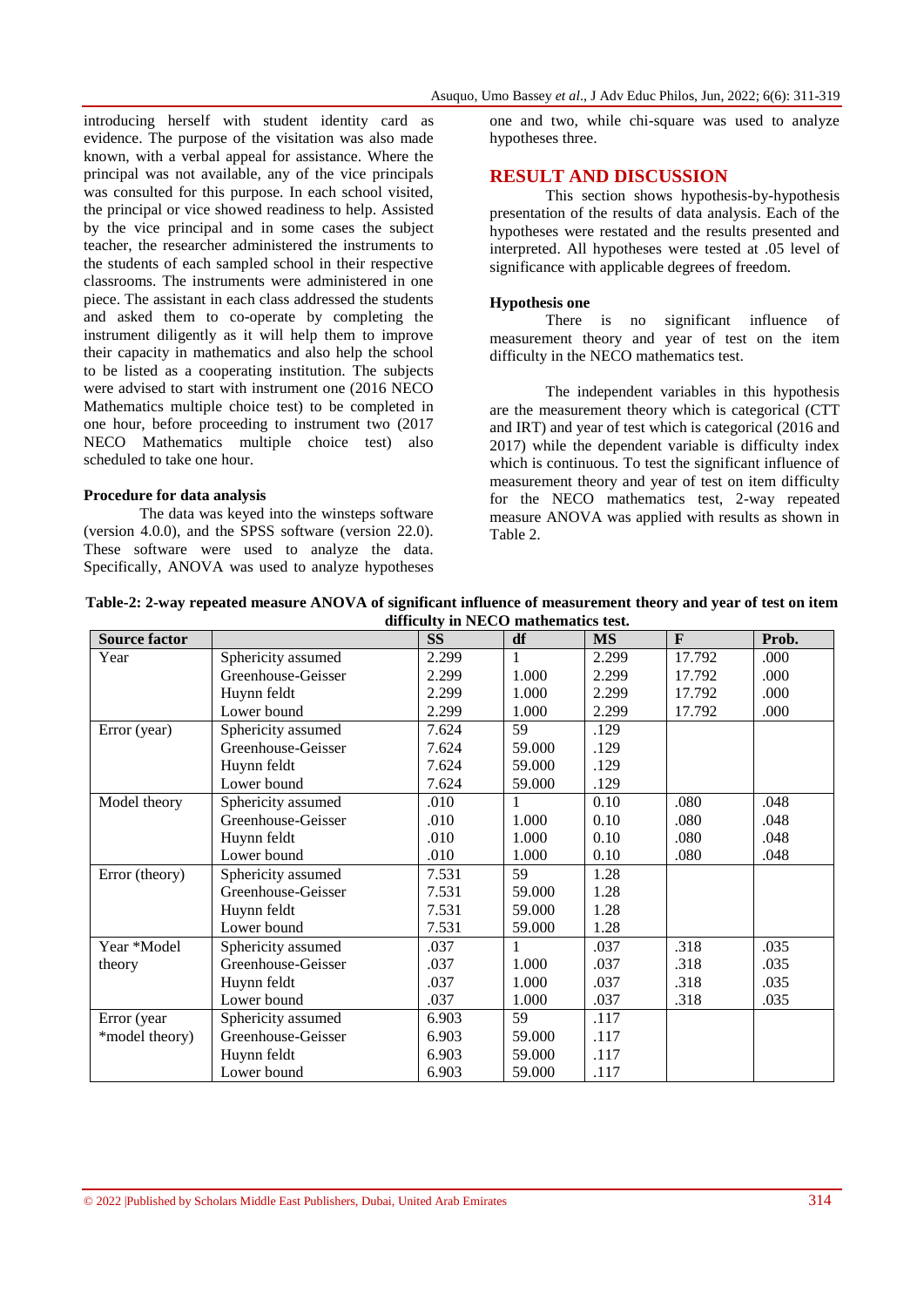Table 2 shows the summary of repeated measures ANOVA effect with corrected F-values. The table is split into sections for each of the effect in measurement theory, year of test and their associated error terms. From the table, it was observed that there was a significance in year of examination (prob. = .000), measurement theory (prob. = 0.048) and the interaction yr. \*model (prob.  $= 0.035$ ) this shows that there is a significant influence of measurement theory, year of examination, as well as interaction (year \*theory) and the item difficulty of the NECO Mathematics tests. Therefore, the null hypothesis of no significant influence is rejected and the alternative hypothesis upheld. This means that difficulty is not the same for the different measurement theories and year of examination that is different theories may produce different item difficulties just as different years may. The main effect for both the year and the model theory as well as the interaction (year \*model) were significant indicating that for each examination year the item difficulty differ from the other year. Item difficulty also differs with measurement theory and the combined effect is also significant. This may be so owing to both differences in theoretical positions, perspectives and approaches. Whereas CTT sees item difficulty as a measure of the proportion of testees that found the item easy, IRT sees it as measure of item location in the item response function (IRF). It is a point in the ability scale where testees have 50 percent probability of answering the item correctly. The analysis also revealed that the item difficulty indices of 2016 and 2017 range from 0.18 to 0.38 and 0.08 to 0.47 respectively and the item location of 2016 and 2017 range from 0.4 to 0,8 and 0.5 to 0.9 However it was discovered that item location has the higher mean b-value of 0.14 in the 2017 test while the classical item difficulty had a higher mean value of 0.32 in the 2016 test. This shows that viewed from IRT the 2017 mathematics test item had higher difficulty values than the 2016 test items but viewing from CTT 2016 test items had higher difficulty (easiness) values.

Results of the study corroborate the work of Michael (2005) who conducted a study on the influence of attitude on item difficulty and other item parameters using 150 third grade high school mathematics students. Results showed that response to the test and item difficulty differed significantly between high and low level attitude subjects (students) though the study relate item difficulty with attitude of testee, it differs from the current one in the sense that it focuses on one measurement theory (CTT) only whereas the present study is a comparative study of item difficulty viewed from two perspectives (CTT and IRT).

These findings agree with Sotaridona, Pornel and Valleyo (2003) who in their study observed that two examinees may have the same person score but the difficulty of the items may be different and hence the ability of the examinees in item response theory may be different and item response pattern also different. Also, the works of Beck (1978), Ekpenyong (1991) and Standley and Hopkins (1972) are concurrent pointing out that the difficulty level of an item has a significant influence on the performance of the testees, thereby influencing the other test item parameters.

On the other hand, the finding disagrees with the study of Bandele and Adewale (2013) that compared the item level of WAEC, NECO and NABTEB mathematics achievement examination in Nigeria. Using analysis of variance (ANOVA), it was revealed that there was no significant difference in the item difficulty level of WAEC, NECO and NABTEB Mathematics achievement examination. This may have been so because the researcher used CTT model to assess the psychometric properties of the items, whereas, in the present study item difficulties are compared from the perspectives of two measurement models.

The implication of this finding is that since item difficulty is relevant in determining whether students have learned the concept being tested, a teacher needs to ensure that when constructing a test, the item must neither be too easy nor too difficult. If items are too difficult almost everyone gets the item wrong, suggesting guessing and if they are too easy, almost everyone gets it right and this makes it difficult for the item to discriminate students who know the tested concept from those who do not know. Test items with poor difficulty index should be reviewed as difficulty is the characteristic of both the item and the sample taking the test.

Hypothesis two: There is no significant influence of measurement theory and year of test on the item discrimination in the NECO mathematics test.

The independent variables in this hypothesis are the measurement theory which is categorical (CTT and IRT) and the year of test which is also categorical (2016 & 2017), while the dependent variable is discrimination index which is a continuous variable. To test the null hypothesis of significant influence of measurement theory and year of examination on item discrimination, the 2-way repeated measure ANOVA was applied with results as shown in Table 3.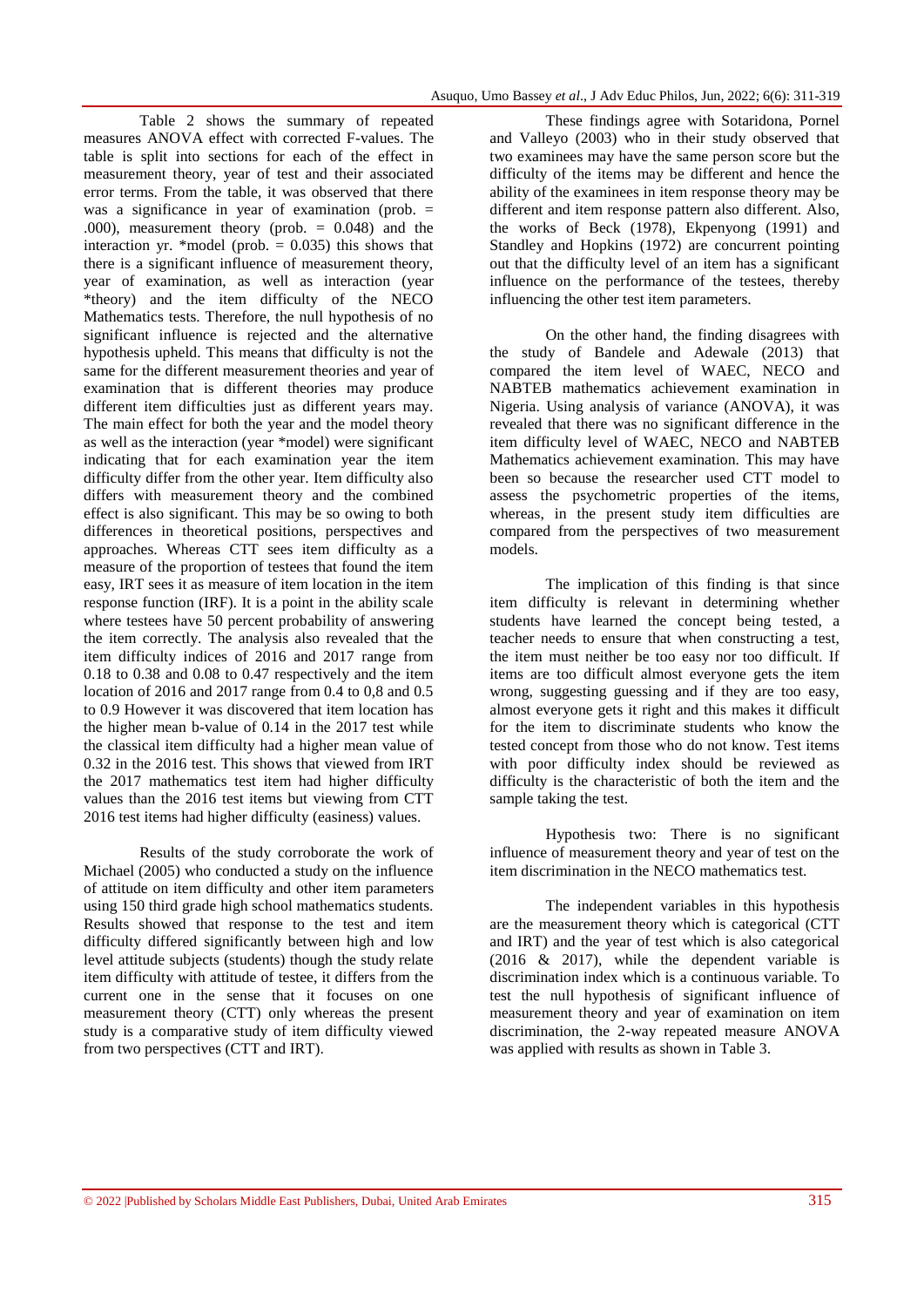| <b>Source factor</b> |                    | <b>SS</b> | Df     | <b>MS</b> | F       | Prob. |
|----------------------|--------------------|-----------|--------|-----------|---------|-------|
| Year                 | Sphericity assumed | 31.081    | 1      | 31.081    | 790.422 | .000  |
|                      | Greenhouse-Geisser | 31.081    | 1.000  | 31.081    | 790.422 | .000  |
|                      | Huynn feldt        | 31.081    | 1.000  | 31.081    | 790.422 | .000  |
|                      | Lower bound        | 31.081    | 1.000  | 31.081    | 790.422 | .000  |
| Error (year)         | Sphericity assumed | 2.320     | 59     | .039      |         |       |
|                      | Greenhouse-Geisser | 2.320     | 59.000 | .039      |         |       |
|                      | Huynn feldt        | 2.320     | 59.000 | .039      |         |       |
|                      | Lower bound        | 2.320     | 59.000 | .039      |         |       |
| Model (theory)       | Sphericity assumed | .029      | 1      | .029      | .819    | .019  |
|                      | Greenhouse-Geisser | .029      | 1.000  | .029      | .819    | .019  |
|                      | Huynn feldt        | .029      | 1.000  | .029      | .819    | .019  |
|                      | Lower bound        | .029      | 1.000  | .029      | .819    | .019  |
| Error (theory)       | Sphericity assumed | 2.100     | 59     | .036      |         |       |
|                      | Greenhouse-Geisser | 2.100     | 59.000 | .036      |         |       |
|                      | Huynn feldt        | 2.100     | 59.000 | .036      |         |       |
|                      | Lower bound        | 2.100     | 59.000 | .036      |         |       |
| Year *Model          | Sphericity assumed | .227      | 1      | .227      | 7.109   | .002  |
| (theory)             | Greenhouse-Geisser | .227      | 1.000  | .227      | 7.109   | .002  |
|                      | Huynn feldt        | .227      | 1.000  | .227      | 7.109   | .002  |
|                      | Lower bound        | .227      | 1.000  | .227      | 7.109   | .002  |
| Error year *model    | Sphericity assumed | 1.887     | 59     | 0.32      |         |       |
| (theory)             | Greenhouse-Geisser | 1.887     | 59.000 | 0.32      |         |       |
|                      | Huynn feldt        | 1.887     | 59.000 | 0.32      |         |       |
|                      | Lower bound        | 1.887     | 59.000 | 0.32      |         |       |

**Table-3: 2-way repeated measure ANOVA of significant influence of measurement theory and year of test on item discrimination in NECO mathematics test.**

Table 3 shows the summary of repeated measures ANOVA effect with corrected F-values. The table is split into sections for each of the effect in measurement theory, year of test and their associated error terms. From the table, it was observed that there was a significance in year of examination (prob. = .000), measurement theory (prob. = .01) and the interaction yr. \*model (prob.  $= .00$ ) this shows that there is a significant influence of measurement theory, year of examination, as well as interaction (year \*theory) and the item discrimination in the NECO mathematics tests. Therefore, the null hypothesis of no significant influence is rejected and the alternative hypothesis upheld.

The results of this study showed that there was a significant influence of the measurement theory and year of test on the item discrimination in NECO Mathematics test. Main effect of measurement theory and year of test was each significant as well as interaction. This means that item discrimination is not the same in CTT and IRT, neither is it the same for 2016 and 2017. The combined effect of theory and year of test is also significant. Item discrimination in the lenses of CTT and IRT produce different values. This is so because the sensitivity of the two measurement frameworks in pulling apart the bright and the dull students is not the same. It was also revealed that from the CTT viewpoint the item discrimination indices of 2016 and 2017 NECO Mathematics tests ranges from  $0.12$  to  $0.58$  and  $0.10$  to  $0.39$  respectively while the 'a'

parameters of 2016 and 2017 test items range from 2.1 to 1.4 and 0.66 to 1.15 respectively. Using IRT test items of 2016 discriminated more than 2017. In CTT values of item discrimination fall usually within the interval 0≤d≤1, while in IRT d values go beyond that range. This is because the concept of discrimination differs across the theories. In CTT discrimination is ability of item to distinguish between the high and low scorers while for IRT it is item ability to distinguish on the item response function (curve) testees with ability above item location and those below it.

This finding corroborates Bichi (2015) who undertook a comparative analysis of classical test theory and item response framework using a sample of 530 students. The results of the study showed that there is a significant difference between the item discrimination of items derived from CTT and IRT models. However, Abedalazez (2011) carried out a study to compare the CTT and IRT approaches in analyzing item characteristics. The developed instrument was administered to a sample of 602 grade 1 students, the data gathered was analyzed and the results revealed that there was a significant difference between the item difficulty and item discrimination of the item parameters using the IRT and CTT models.

However, the finding of this study agrees with Hotni (2006) who averred that discrimination index is a useful measure of item quality whenever the purpose of the test is to produce a desirable score spread reflecting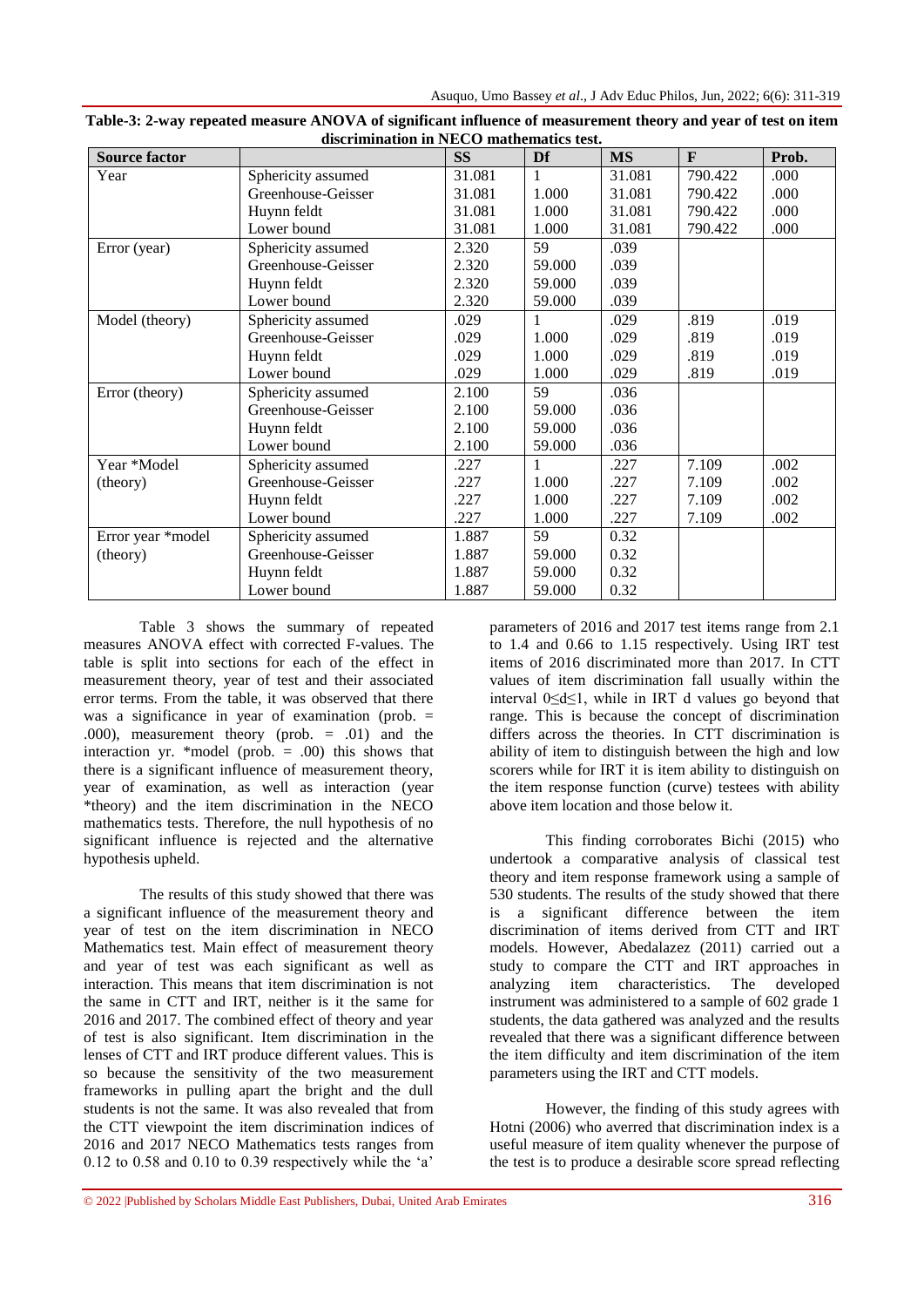differences in students achievement. This enables distinctions to be made among the performance of respondents, particularly as discrimination measures the extent to which item responses distinguish between individual examinees who have higher overall scores on test and those that have lower overall scores. The finding also agrees with the earlier findings of Abel and Frisbre (1991) who contended that a test with a high average discrimination index is always better as such a test will produce a more reliable zone than the other.

The finding of this study however disagrees with that of Ekpenyong (1991) in a study of influence of psychological variables on classical test item parameters by item interaction analysis, where he discovered that classical test item parameters and item discrimination do not differ significantly across examinees. This may be attributed to weaknesses in examination administration.

The higher the discrimination index, the better the items because such a value indicates that the item discriminates in favour of the upper group, but when more students in the lower groups than in the upper

group select the right answer to an item, the item actually has negative validity, the item is not only useless but is actually serving to decrease the discrimination of the test. There is need therefore for instructors to ensure that when constructing tests, the items should not be ambiguously worded as this may confuse the test takers and items with ambiguity should be redressed to function adequately.

Hypothesis three: There is no significant association between the option distraction powers of the 2016 and 2017 NECO mathematics multiple choice items across content areas.

The independent variable in this hypothesis is the content areas which is categorical, while the dependent variable is option distraction powers which is also categorical (positive and negative). This is to check if the option discrimination of the items in 2016 & 2017 and the content areas have a strong association. To test the null hypothesis of significant association between content areas and the option distraction powers, the contingency chi-square independence test was computed, with results as shown in Table 4.

|  | Table-4: Contingency chi-square coefficients test of the option distraction power of 2016 and 2017 multiple choice |                  |  |  |  |
|--|--------------------------------------------------------------------------------------------------------------------|------------------|--|--|--|
|  |                                                                                                                    | test. $N = 1351$ |  |  |  |

| Year |                     | <b>Frequencies</b>    | df                  | $\mathbf{x}^2$ | sig     |       |
|------|---------------------|-----------------------|---------------------|----------------|---------|-------|
|      | Content area        | No of $+$ distracting | No of - distracting |                |         |       |
|      |                     | options               | options             |                |         |       |
| 2016 | Numbers/numeration  | 67(67.9)              | 2(1.1)              |                |         |       |
|      | Algebraic processes | 39 (39.33)            | 1(.63)              | 5              | $2.48*$ | 0.020 |
|      | Geometry            | 48 (47.2)             | 0(.76)              |                |         |       |
|      | Mensuration         | 28 (27.53)            | 0(.45)              |                |         |       |
|      | Trigonometry        | 57(57.13)             | 1(.92)              |                |         |       |
|      | Probability         | 8(0.77)               | 0(.13)              |                |         |       |
| 2017 | Numbers/numeration  | 67(64.88)             | 1(3.12)             |                |         |       |
|      | Algebraic processes | 66 (68.7)             | 6(3.3)              |                |         |       |
|      | Geometry            | 38 (38.2)             | 2(1.83)             | 5              | $6.09*$ | 0.014 |
|      | Mensuration         | 12(11.45)             | 0(0.55)             |                |         |       |
|      | Trigonometry        | 34 (34.35)            | 2(1.65)             |                |         |       |
|      | Probability         | 12(11.45)             | 0(0.55)             |                |         |       |

\*P<.05; critical  $x^2$  value = 2.39

In Table 8 since the calculated  $x^2$  values of 2.48 and 6.09 are respectively greater than the critical  $x^2$  value of 2.39 at 0.05 level of significance and 5 degree of freedom for the two tailed test, it follows that there are significant associations between the option distraction powers of 2016 and 2017 NECO mathematics test and the respective content areas.

Results in the analysis of data for hypothesis three showed significant relationship in the frequencies observed and expected of the option distraction powers across the mathematics content areas for both 2016 and 2017 tests. That is there is a significant association between the option distraction powers across content areas. The frequencies of positive and negative

distractors across the mathematics content areas in the two examinations are significant (strong association). This means that there is a strong significant association between option distraction powers of NECO 2016 and 2017 across content areas. The finding of the study also revealed that in 2016, 236 (98.4%) options had positive option distraction power while  $4(1.6%)$  had negative distraction power while in 2017 229 (95.4%) options had positive option distraction power and 11(4.6%), had negative option distraction power. This implies that in 2016 only 4 options attracted more of bright students than dull students while in 2017, 11 options attracted more of bright students than dull students. The items with these options need to be reviewed or totally removed from the pool of options. Items 1, 33, 58 in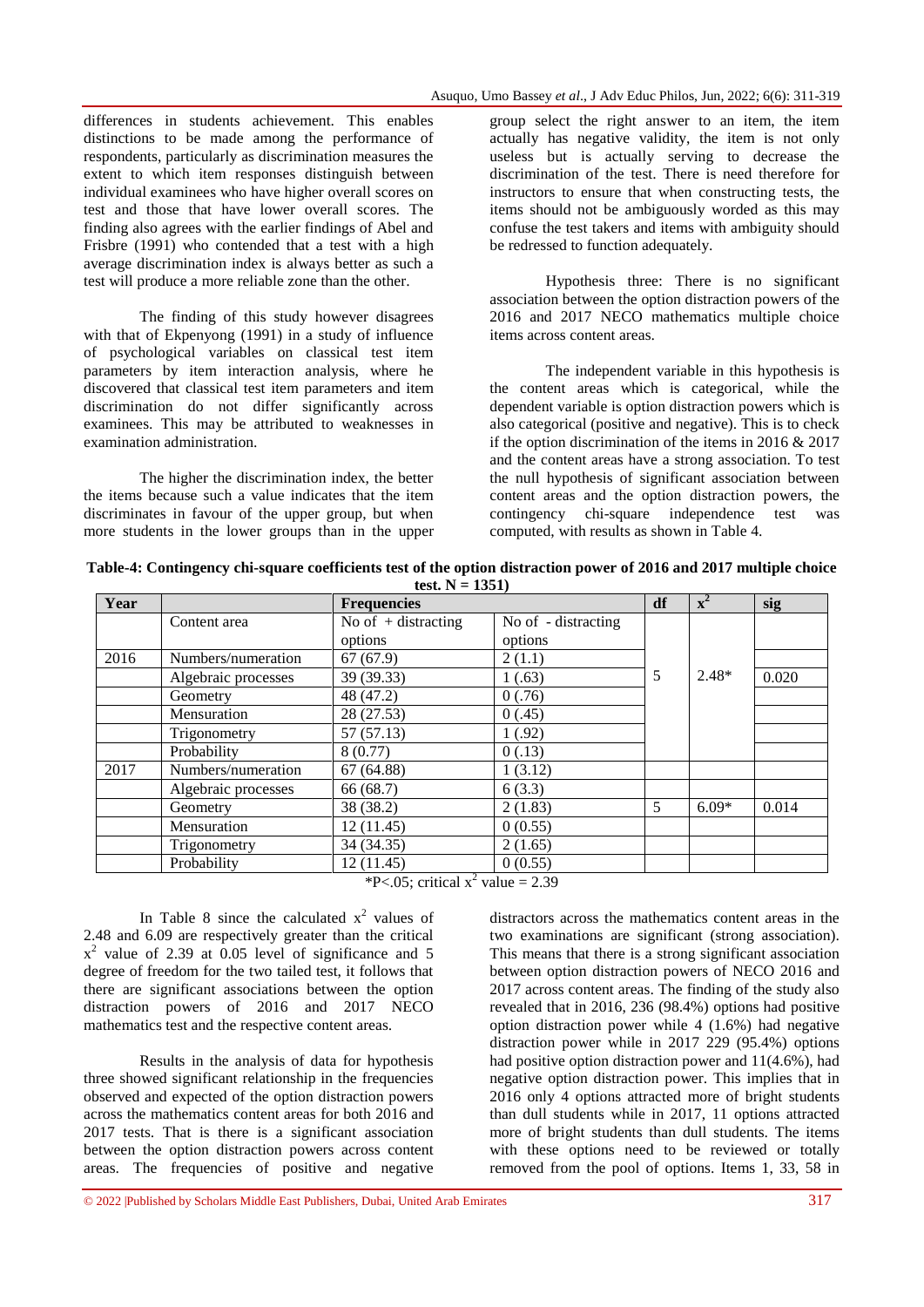2016 NECO need to be revised and items No 6, 8, 24, 27, 30, 46, 47, 54 in 2017 need to be reviewed.

This finding corroborates Ifewulu, Onjaja & Ojeunder (2013) who investigated the empirical relationship between the CTT and IRT eras in JAMB, using a sample size of 100,000 students. The data collected was analyzed using ANOVA, chi-square, with the xcalibre and Microsoft excel. The study found a significant improvement in the performances of candidates who repeated the examination in 2013 over those of the 2012 and significant difference between the item parameters using CTT and IRT models.

This finding agrees with Rodriguez (2005) who carried out a meta-analysis to synthesize the results from 27 research studies and the researcher concluded that providing more options does little to improve item quality and test score statistics and typically results in implausible distracters. This finding also corroborates the work of Ramos and Stern (1973) that compared 4 and 5 option test of reading spanish as foreign languages.

Also, in line with the finding of this study Haladyna and Downing (1993) found that approximately two-thirds of all four-option items they reviewed had one or two functioning distractor and none of the five option items had four functioning distractors. This is because it is difficult for teachers to develop three or more equally plausible distractors, additional distractors are often added as fillers.

Analyzing the distractors (incorrect alternatives) is useful in determining the relative usefulness of the decoys in each item. Items should be modified if students consistently fail to select certain multiple-choice alternatives. The alternatives are totally implausible and therefore of little use as decoys in multiple choice items. Distractors should be carefully examined when items show large positive discrimination values as the discrimination values for distractors should be lower and preferably negative.

#### **CONCLUSION AND RECOMMENDATIONS**

Based on the findings, it was concluded that psychometric properties depend on the measurement theory employed. Measurement theory and year of test significantly influenced the item difficulty on the NECO mathematics test. Similarly, item discrimination was significantly influence by the measurement theory and the year of test. There was a significant association between option distraction across the content areas for the 2016 and 2017 NECO mathematics multiple choice items. The guessing parameters also differed significantly with the years of study. There was a significant influence of measurement theory and year of test on item reliability on NECO mathematics examination papers.

Based on the findings of the study, the following recommendations were made:

- i. Psychometricians should make construct explication a priority in estimation of item properties. Psychometric properties of items and person should always be interpreted relative to the measurement theory used.
- ii. Items should always be constructed to have optimum sensitivity and ability to distinguish between bright and less bright testees.
- iii. Item writers and educators should be retrained through workshop, seminar and conferences to improve on their skills to enable them construct items with higher distraction ability. Plausibility of options improves item quality.

## **REFERENCES**

- Abedalazez, N. (2011). The comparison of CTT and IRT approaches in analyzing item characteristics. *Statistical Journal*, *14*(2); 23 – 27.
- Abel, D. (1990). Comparison of the item discrimination and item difficulty of the quick mental aptitude test using CTT and IRT methods. *The International Journal of Educational and Psychological Assessment*, *1*(1), 12 – 18.
- Bandele, S. O. & Adewale, A. E. (2013). Comparative analysis of the item difficulty levels of WAEC, NECO and NABTEB mathematics achievement examinations. *Mediterranean Journal of Social Science*, 4(2), 761 – 705.
- Bichi, A. A. (2015). Evaluating the quality of chemistry achievement test. A comparative analysis of classical test theory and item response theory frameworks. *Education Journal*, *12*(2), 32 – 40.
- Ekpenyong, M. (1991). Psychometric properties of 1981 – 1989 WAEC mathematics instrument. An unpublished PGDE thesis submitted to the Institute of Education, University of Ilorin.
- Haladymna, T. M. & Downing, S. M. (1993). How many options is enough for a choice test item? *Educational psychological measurement, 53*(4),  $999 - 1010.$
- Hotni, C. E. (2006). Personal elements in teachers' works. *Journal of Educational Research*, 12, 49 - 55.
- Ifewulu, C. B., Onoja, G. O. & Ojenude, D. E. (2013). Comparative analysis of candidates performance in the pre and post IRT eras in Jamb: case study is the use of English in 2012 and 2013 UTME. *International Journal of Education science*. 13(3). 7 – 19.
- Mehrens, C., & Lehman, P. (1996). Measurement and evaluation in education and psychology. *Journal of Educational Measurement*, *22*(4), 316 – 318.
- Micheal, C. (2005). "Correlation between attitudes and mathematics achievement". *Journal of Educational Psychology*, *51*(2), 16 – 18.